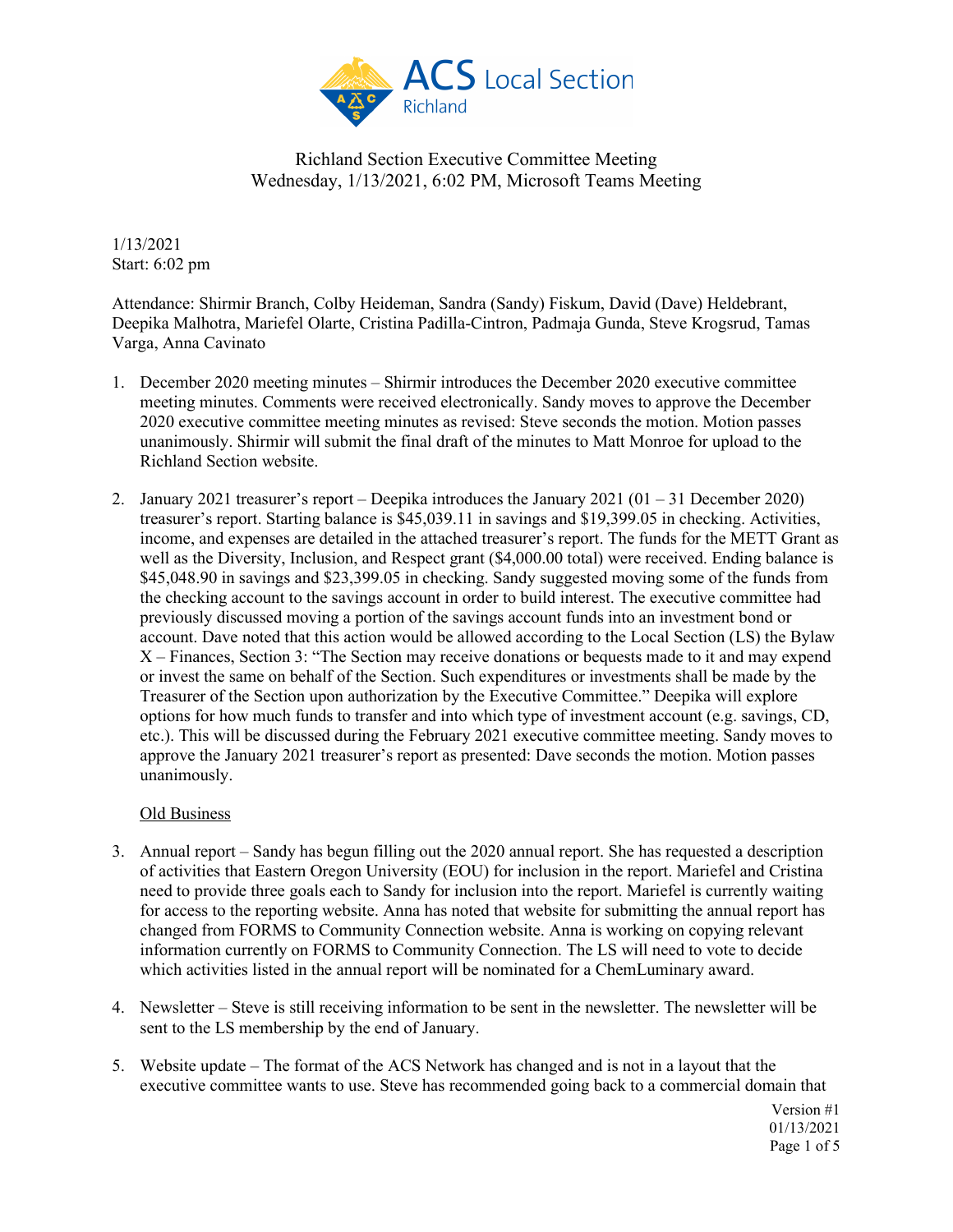

will allow for more flexibility and control. Steve has asked for opinions as to which domain the executive committee should use.

- 6. NCW activities No updates to report at this time.
- 7. Chemistry Olympiad Padmaja has registered Columbia Basin College to host the Olympiad. However, no students have shown interest in participating. The deadline to order exams is 15 January 2021. Padmaja will reach out one final time to determine if any students are interested in participating. Discussion indicates that participation in this year's Olympiad is highly unlikely. A link to the chemistry Olympiad website is here: [https://www.acs.org/content/acs/en/education/students/highschool/olympiad.html.](https://www.acs.org/content/acs/en/education/students/highschool/olympiad.html)
- 8. EOU chemistry club No updates to report at this time.
- 9. Tri-Cities chemistry clubs –The Columbia Basin College (CBC) chemistry club will be working with Eastern Oregon University (EOU) chemistry club to organize events and outreach. This effort will be funded, in part, by the ACS Inter-Chapter Relations Grant that was awarded to the LS in 2020. Anna and Colby will be reaching out to Padmaja and Nelmi Devarie Baez (WSU Tri Cities) to coordinate an outreach event.

### New business

- 10. Mid-Columbia Science Fair (MCSF) This year's MCSF will be a virtual event hosted through STEM Wizard. David and Michelle Gotthold are the judging chairs. Each student will record a  $3 - 5$ minute video presenting their research. Online judging will take place on 11 March 2021 from 9 am – 12 pm. Judging registration is due 13 February 2021. Dave will provide Steve with an announcement for inclusion in the newsletter. Brenda Pengburn has requested sponsorship from the LS, which is a line item on the proposed 2021 budget. She has asked for a response by 10 March 2021. This provides enough time to allow the membership to vote on the 2021 budget. Dave will work with Deepika to get the funds to Brenda, pending budget vote.
- 11. February science café/membership meeting Mariefel has proposed hosting a virtual (Zoom) science café for the month of February. This would allow the membership to vote on the budget. Shirmir has volunteered to present research at the science café. Voting on the 2021 budget would end at the day of the science café. Mariefel has a virtual form that will be submitted for voting to take place. Mariefel has proposed 19 February 2021 to hold the café.
- 12. 2021 LS committee chairs
	- a. Programs Cristina. Mariefel noted that Gabe Hall was part of the Programs committee and might be willing to help again with this committee.
	- b. Membership Tamas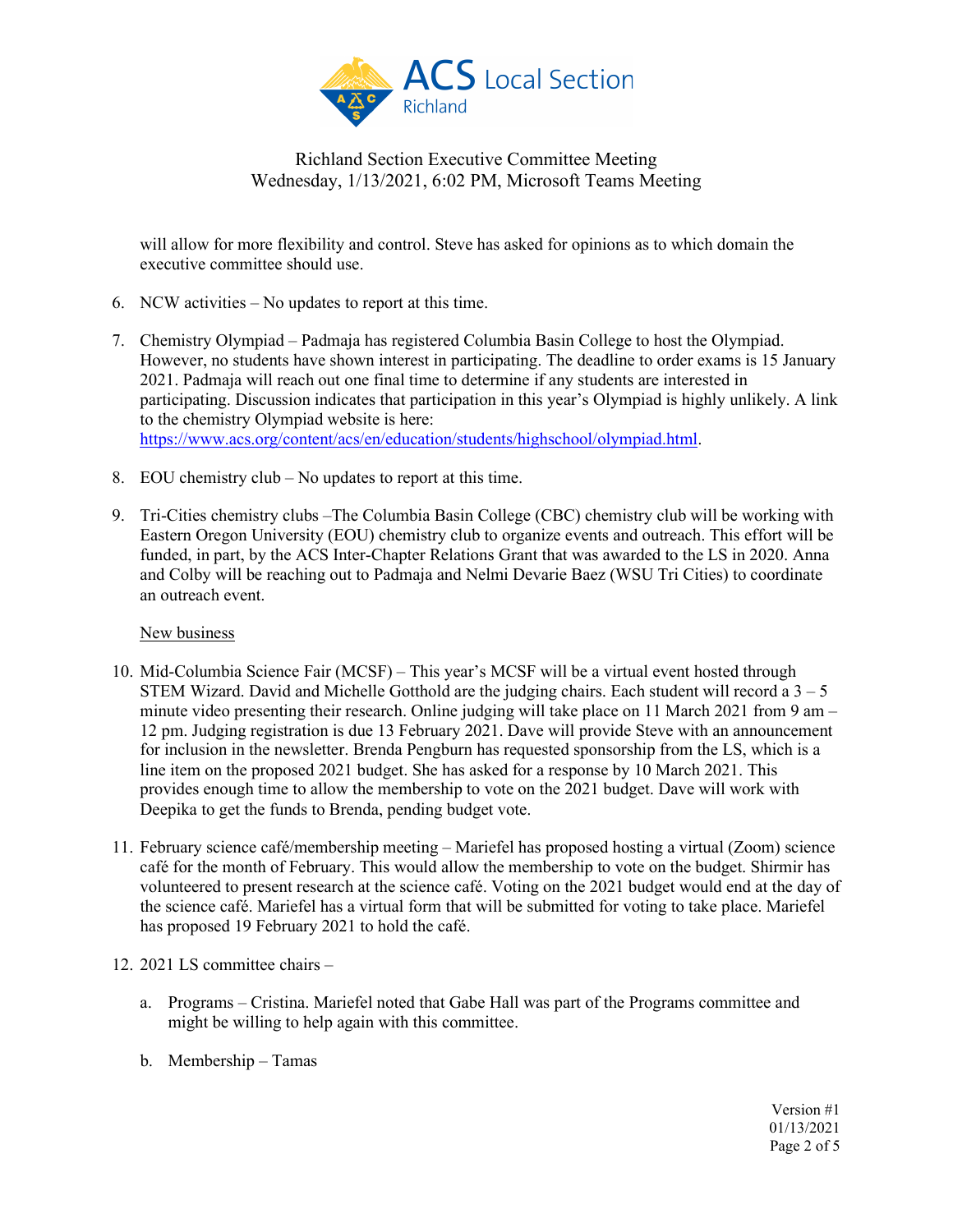

- c. Nominations Sandy
- d. Awards Sandy. Committee members: Janet, Dave, Anna
- e. Public Relations Steve
- f. Education Colby. Committee members: Mariefel will reach out to Padmaja to determine she is still willing to serve on the committee.
- g. Diversity and Inclusion Anna. Committee members: Mariefel, Deepika, Cristina
- h. Governance Affairs Mariefel will confirm with Kristin that she is still willing to serve as chair.
- i. Women Chemists Shirmir
- 13. METT grant The grant has been received to the LS. Steve is okay to start spending for website development.
- 14. 2021 Annual Social Pending COVID restrictions, the event is planned to take place at the Richland Community Center. The decision to reserve event space will be made at the next executive committee meeting. Deepika will reach out to the Richland Community Center to determine if they are taking reservations for event space.
- 15. Change of bank account signatures Shirmir has presented the letter to Banner Bank notifying them of the change of signature authority for the LS account. Once the documents have been received, she will reach out to those whose signatures are required.

### Committee reports

- 16. Programs No updates to report.
- 17. Membership No updates to report.
- 18. Nominations No updates to report.
- 19. Awards No updates to report.
- 20. Public Relations Updates reported above.
- 21. Education EOU is still planning to host events with WSU and CBC. Meetings will take place offline to determine the format for these events. Discussion indicates that these events will take place virtually. EOU is planning to participate in the chem demo exchange at the spring national meeting. LS students are encouraged to registered to attend the meeting. The 2021 budget has a line item to

Version #1 01/13/2021 Page 3 of 5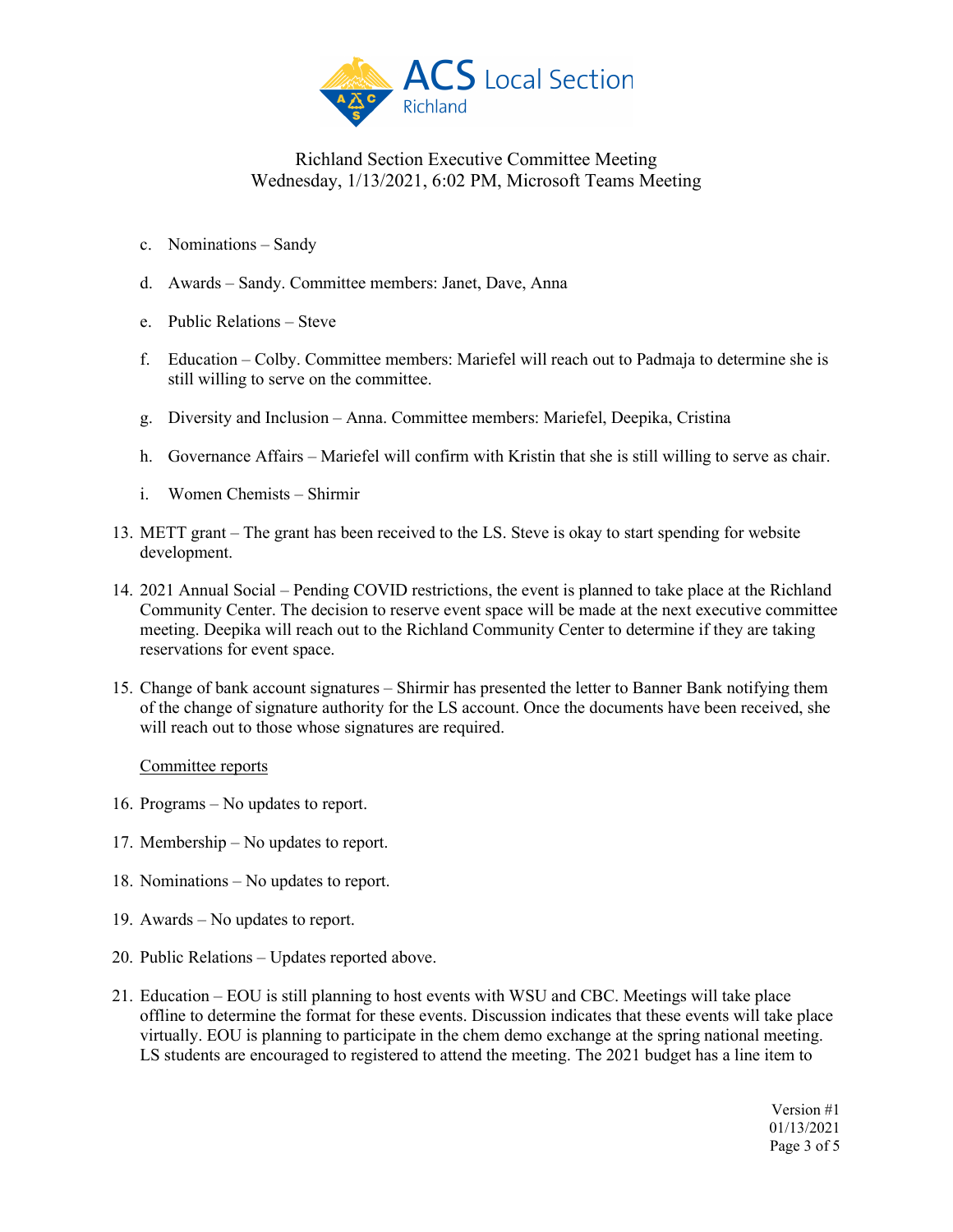

fund \$500 for local high school teachers. Sandy has asked Colby to discuss with his committee how those awards will be distributed.

- 22. Diversity and Inclusion No updates to report.
- 23. Governance Affairs No updates to report.
- 24. Women Chemists Despina Strong (Puget Sound) is chairing a WCC symposium for NORM 2021, which will be held virtually this year. Shirmir will be serving on the panel for the event.
- 25. Other updates
	- a. The treasurer's books need to be audited. Deepika will reach out to Philip Koech who reviewed the treasurer's books last year. Dave will ask Satish Nune if he is willing to review the books

Mariefel adjourns the meeting.

Adjourn at 7:08 pm